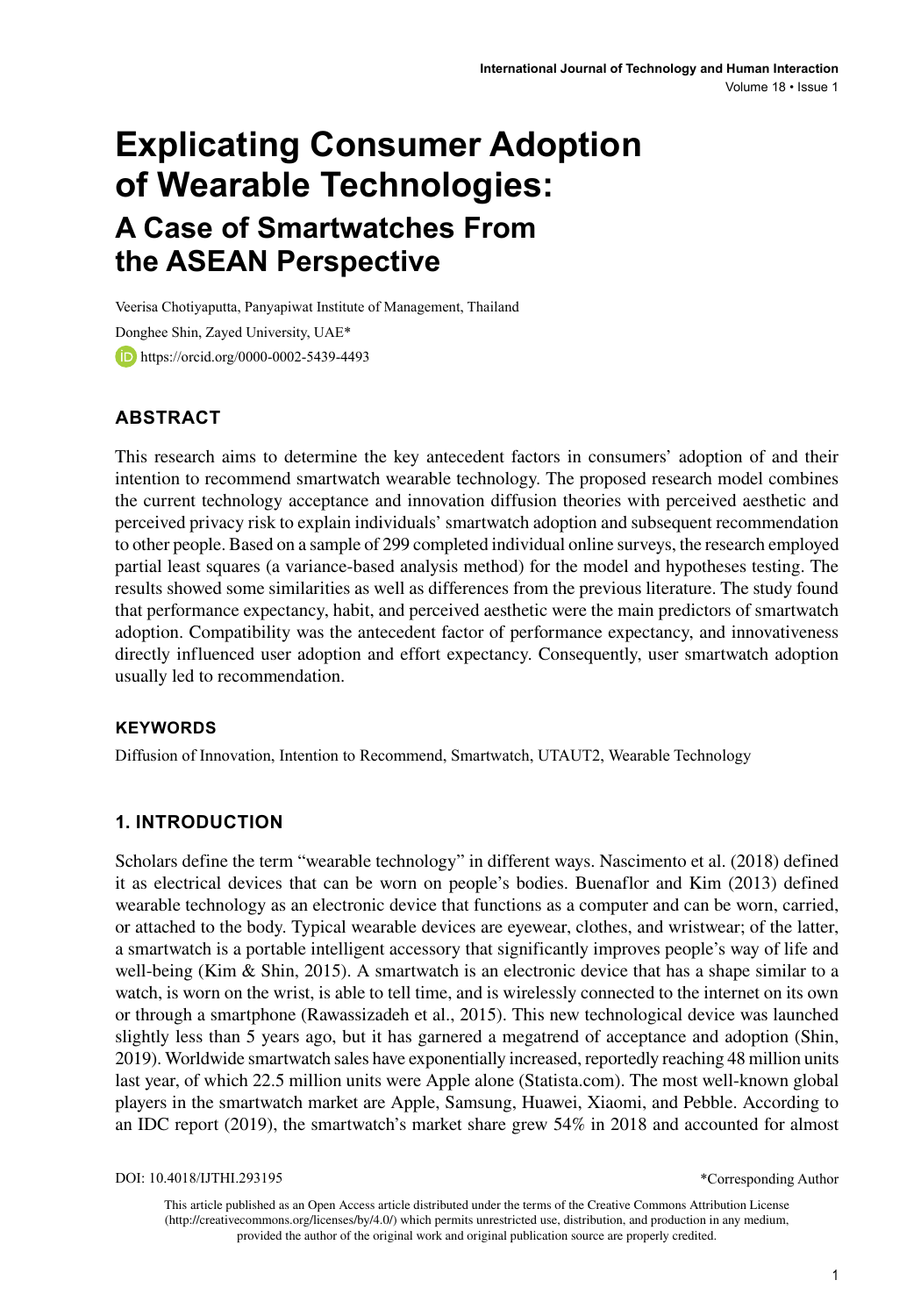30% of all wearable devices shipped in that year. Apple is the leader in the smartwatch category, controlling 28% of the total worldwide market share.

Leading manufacturers and device designers have continuously upgraded smartwatches to incorporate multiple functions in order to improve their performance. Some smartwatch brands recently added extra features for health monitoring and fitness functions; examples of the latter are step counters, exercise trackers, heart and calorie monitors, sleep monitors, goal setting software, exercise alerts, as well as data reporting by the day, week, or month via smartphone connectivity (Gao, 2015). As each smartwatch brand has continued to deliver new functions for users, the recent industry trend emphasizes developing and designing smartwatches to be more stand-alone and powerful (Visuri et al., 2017). The Association of Southeast Asian Nations (ASEAN) market has responded positively to the advancement of new smartwatches; Thailand, Vietnam, and Malaysia have the highest smartwatch adoption rates. According to a September, 2018 Rakuten Insight survey on wearables in Asia, the top smartwatch functions that are used most frequently are workout tracking, heart rate monitoring, message/schedule notifications, and playing music. Asian males prefer heart rate monitoring, whereas females desire the workout tracking mode.

Several previous studies have addressed how to determine consumer attitudes and behavior intention (Kim & Shin, 2015; Wu et al., 2016; Hsiao & Chen, 2018), and some studies have attempted to predict the antecedent factors of technology acceptance (Chu & Park, 2016; Choi & Kim, 2016, Dutot et al., 2019). Although there have been few empirical researches to extend the findings beyond smartwatch adoption intention, recent work on smartwatches has focused on technology adoption, purchase intention, and continuance intention (Chuah et al., 2016; Chu & Park, 2016; Dehgani et al., 2018; Nascimento et al., 2018). However, most manufacturers are interested in whether smartwatch users react positively and are willing to recommend their devices. Therefore, the significant of this study is twofold, first it extends the original empirical research model from adoption to intention to recommend, thereby validating post-acceptance behavior. Secondly, due to the unique and varying characteristics of wearable devices, the study conceptualized and added additional constructs to better measure specific devices like the smartwatch. The construct of "perceived aesthetic," studied by Choi and Kim (2016); Jeong et al. (2016a); Hsiao & Chen, 2018, was found to have a significant influence on purchase intention and adoption. The "perceived privacy risk construct," which deals with the possibility of data leakage (such as personal health records) when it is transferred and recorded in another application, was studied by Nasir and Yurder (2015) and was added to the model.

## **2. LITERATURE REVIEW**

#### **2.1 Growth Potential of the Smartwatch Market**

The ASEAN population represents the third-largest smartwatch market, following China and India. Southeast Asia alone has more than 400 million internet users, and the trend continues to rise. Thailand is one of the six largest economies in the region, with a total population close to 70 million, of whom 57 million are internet users who have 92.33 million mobile subscriptions (aseanup.com, 2019). The country continues to invest in technological infrastructure to support its recent surge of urbanization, and the expansion of digitalization has opened a gateway for new wireless devices to assist modern lifestyles. The smartwatch supports the growing demands of consumers' health awareness in the ASEAN countries, especially Thailand. According to research data provided by Statista.com (2019), in Thailand the total sales in the wearable segment are forecast to reach US\$36 million by year-end 2019 Even though the Thai smartwatch market is relatively small within the global market, average sales during 2019-2023 are expected to grow at a steady pace of 4.8% per year. This cumulative growth will consequently generate a future annual sales volume of US\$44 million by year-end 2023.